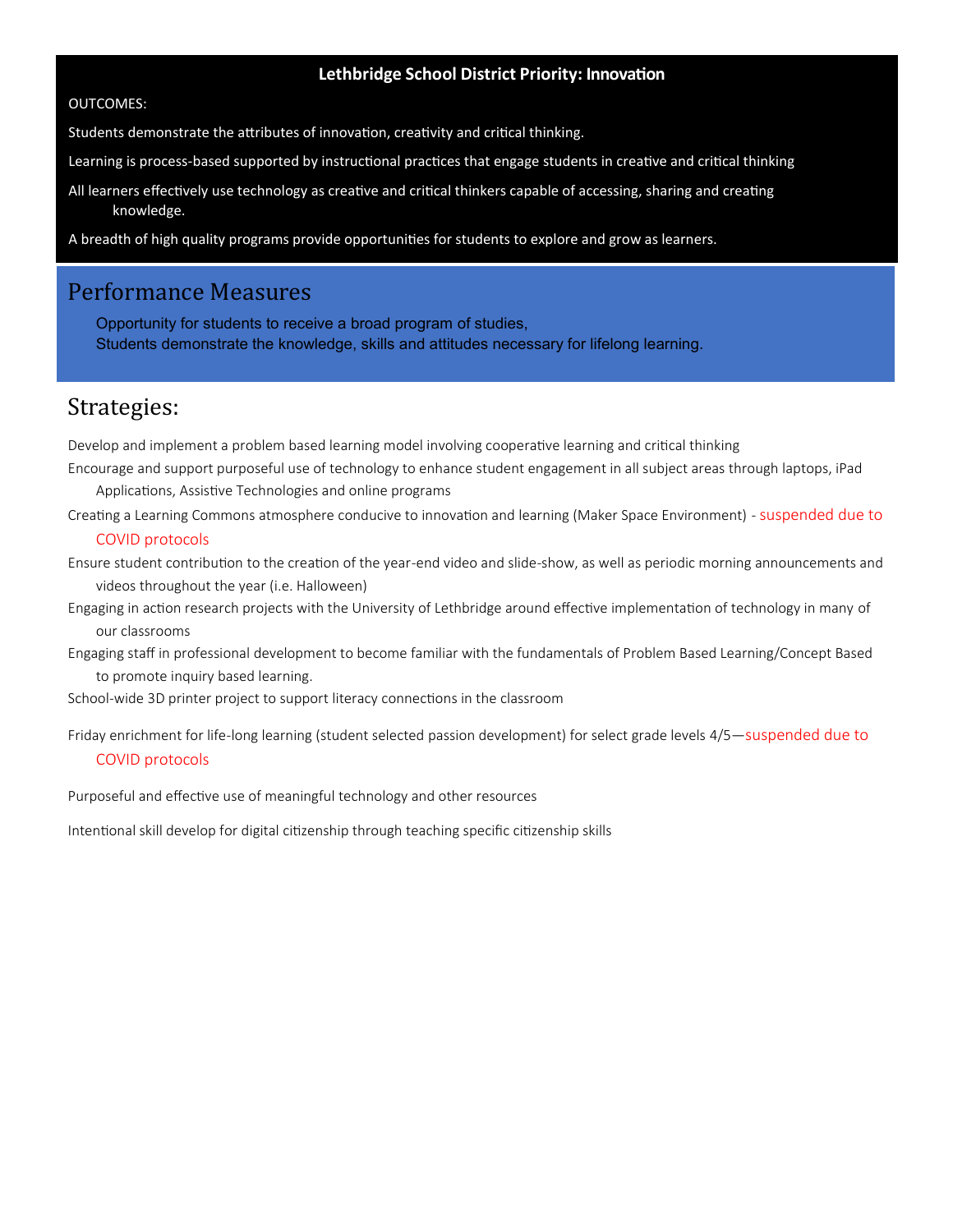#### **Lethbridge School District Priority: Inclusion**

#### OUTCOMES:

Schools are welcoming, caring, respectful and safe learning environments.

Schools are inclusive learning environments where all students are able to grow as learners.

## Performance Measures

Improvement on the continuum of the Indicators of Inclusive Schools. Students model the characteristics of active citizenship. Students are safe at school, learning about the importance of caring and respect for others, and are treated fairly at school.

## Strategies:

- Learning Team meetings – LST, Teacher, Admin, Parents, and additional services/supports to meet and discuss educational programming for students with diverse needs

Recognition of student leadership through regular assemblies– Coalby's Care Crew Award to showcase students achieving in the areas of Citizenship, Caring and Cooperation—suspended due to COVID protocols

Engage Spanish parents with regular evening events to develop relationships and discuss overall needs for the program (Hispanic Night- Family Heritage Night) - suspended due to COVID protocols

Sensory Room and sensory path to support sensory needs of all students

Our entire staff will assist with creating a culture at Coalbanks that welcomes all students and ensures we are creating a safe, caring and welcoming environment to promote student learning.

COBRA awards at the end of the year to celebrate student leadership

Encourage and provide opportunities for students/school to create partnerships with community groups (ie. Grade one visiting senior centres, Chinook High School Partnership for Spanish) - suspended due to COVID protocols

Celebrate the diverse cultures within our school and their heritage

Posting of vision and mission statements visuals in each student space within the school and teaching students about the statement

- Create more sensory bins or provide individuals with sensory tools within classroom as well as use of the sensory room and path.
- Variety of workspaces available to accommodate various learning styles ( Learning commons, commons area, standing work stations and flexible workspace throughout the school)

Supporting connections with outside agencies (KCC, AHS, Adapted PE, Music Specialist, etc.)

Student support worker to support students and families, as well as universal programming in our classrooms

Spotlights of students and accomplishments throughout the year.